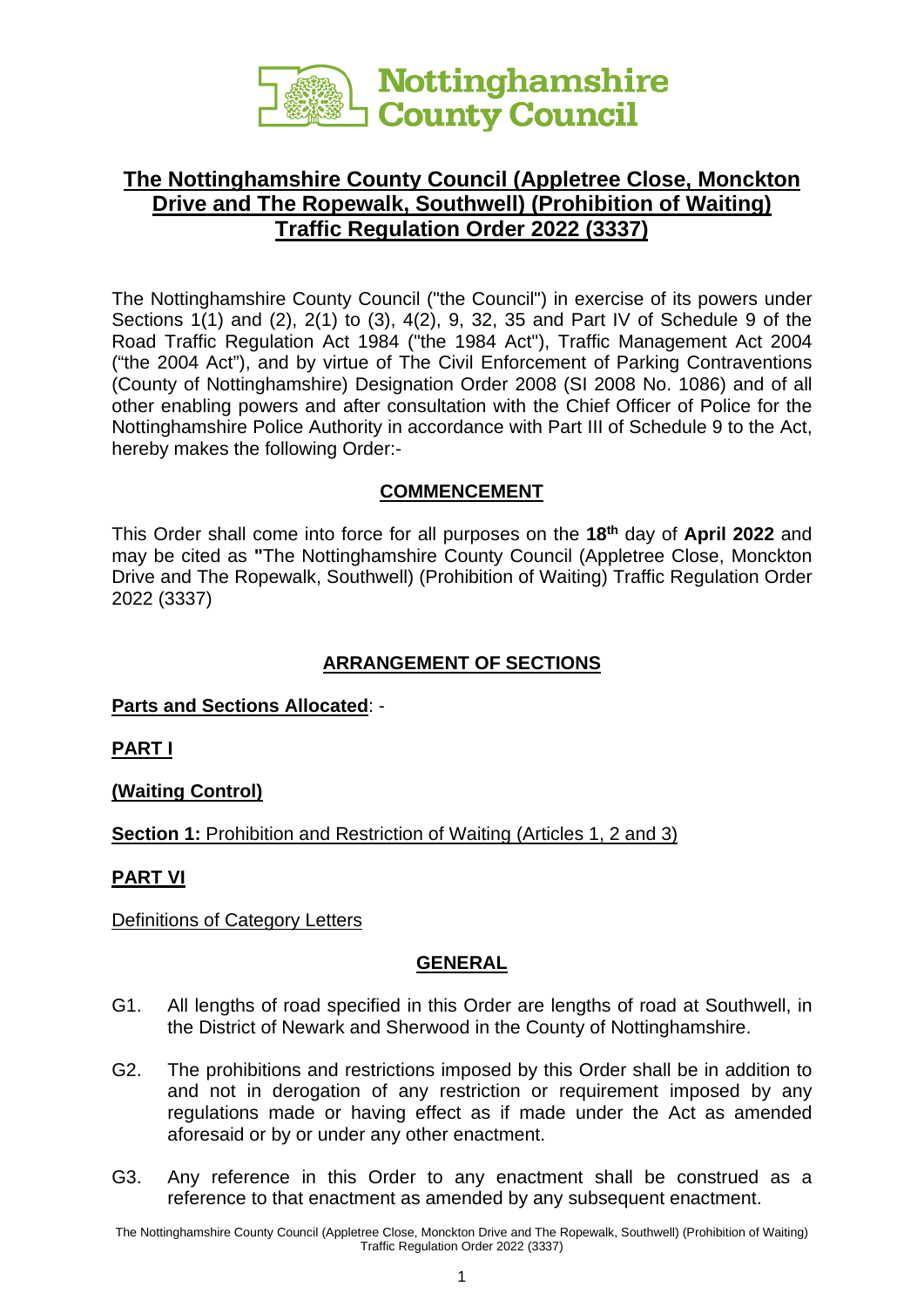- G4. In this Order, where the context requires, the singular shall be interpreted as being the plural and vice versa.
- G5. In this Order headings are included for ease of reference only and shall not affect the interpretation or construction of the Order.

#### **Definitions: -**

In this Order the following words and phrases (where used) have the meanings ascribed to them as follows: -

- D1. "At Any Time" means all days and all hours.
- D2. "Bank Holiday" has the same meaning as described in the Banking and Financial Dealings Act 1971. The first Monday of May shall be treated as if it were a Bank Holiday for the purposes of this Order.
- D3. "Bus" has the same meaning as in Regulation 22 of the Traffic Signs Regulations and General Directions.
- D4. "Bus Lane" means any length of road specified in this Order and bounded by delineating road markings as prescribed under Regulations for use as a Bus Lane.
- D5. "Bus Stop Area" means any area of carriageway of a road (which is specified and intended for the waiting of a local bus) which is comprised within and indicated by a road marking complying with either diagram 1025.1, 1025.3 or 1025.4 in Schedule 6 to the Traffic Signs Regulations and General Directions.
- D6. "Bus Stop Clearway Hours" means the hours specified in each relevant Schedule in relation to a length of road.
- D7. "Carriageway" means a way constituting or comprised in a highway being a way (other than a cycle track) over which the public have a right of way for the passage of vehicles.
- D8. "CEO" means Civil Enforcement Officer which has the same meaning as in Section 76 of the 2004 Act.
- D9. "Cycle Lane" means a length of road specified in this Order as a Cycle Lane and bounded by delineating road markings as prescribed under Regulations.
- D10. "Day Access Permit" means a vehicle in respect of which a permit has been issued under established criteria governing the issue of the aforesaid permit and as amended from time to time.
- D11. "Director" means the Nottinghamshire County Council's Corporate Director of Place Department.
- D12. (a) "Disabled Person's Vehicle" means a vehicle displaying a disabled persons' badge in a relevant position.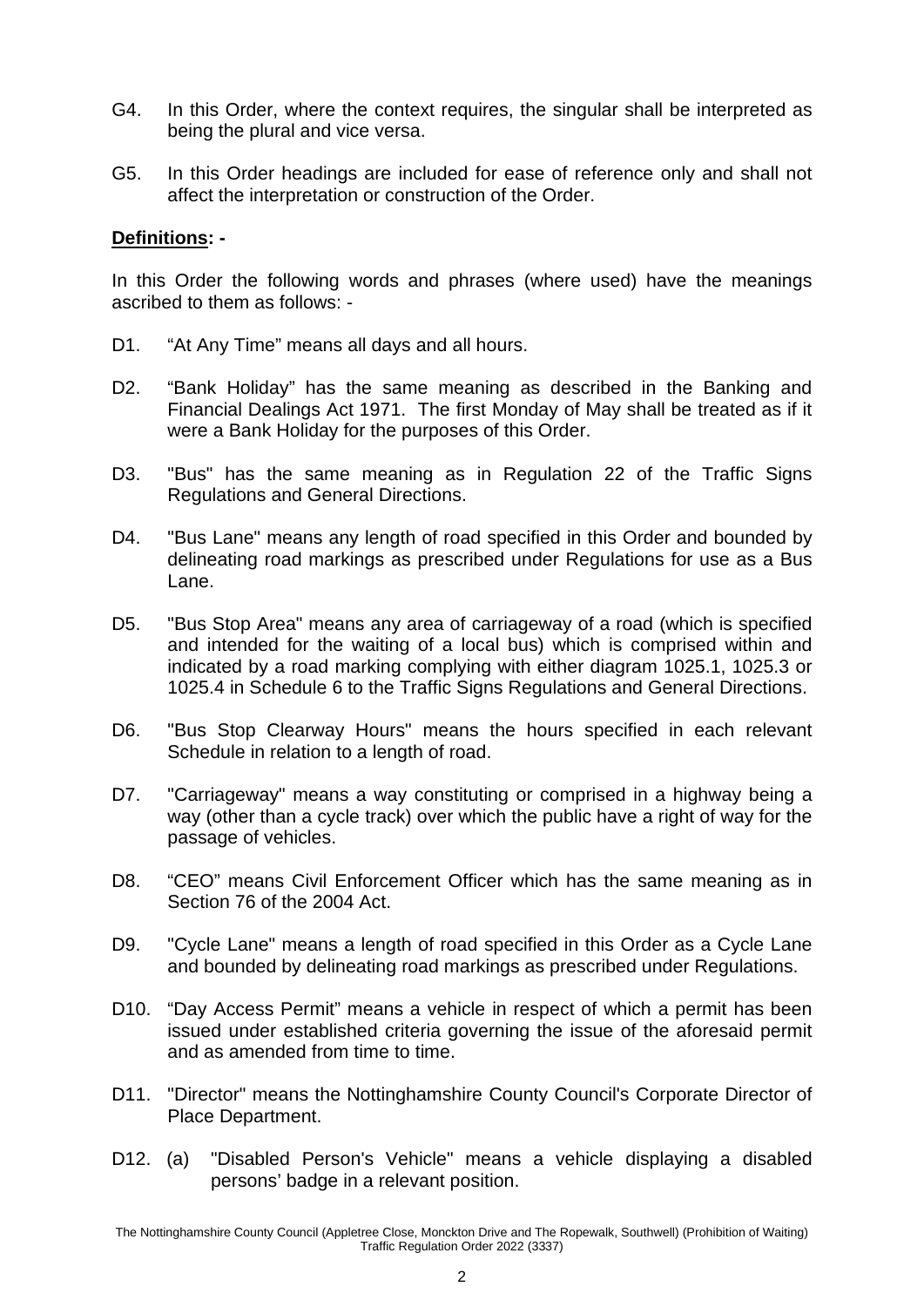- (b) "Disabled Persons' Badge" has the same meaning as in The Local Authorities' Traffic Orders (Exemptions for Disabled Persons) (England) Regulations 2000.
- D13. "Doctor Parking Permit" means a valid permit issued for use within the relevant Doctor Parking Place.
- D14. "Doctor Parking Place" means a parking place (specified in Schedule 1 to Part II, or in Schedule 4 to Part III, or in Schedule 5 to Part IV of this Order) which may only be used by a vehicle displaying a Doctor Parking Permit.
- D15. "Driver" in relation to a vehicle waiting in a parking place means:-
	- (a) The person driving the motor vehicle at the time it was left in the parking place or
	- (b) where the vehicle is a pedal cycle, the person (being a user) riding, pushing by hand or otherwise in charge of the pedal cycle at the time it was left in the parking place.
	- (c) Where a separate person acts as steersman of a motor vehicle, includes that person as well as any other person engaged in the driving of the vehicle, and "drive" and "driving" shall be construed accordingly and that if such person contravenes this Order, that person shall be treated as the owner.
- D16. "Dual Purpose Vehicle" has the same meaning as in Regulation 3(1) of the Motor Vehicles (Construction and Use) Regulations 1978.
- D17. "Goods" includes postal packets of any description.
- D18. "Goods Vehicle" has the same meaning as in Section 104(9) of the 1991 Act.
- D19. "Junction" means (in the Schedules to this Order) for measurement purposes only: The point where the prolongation of two kerb lines intersect (measurements are taken along the line of kerb for the said length of road unless otherwise stated).
- D20. "Lay-By" means any area of carriageway intended for the waiting of vehicles and lying at the side of the road and bounded partly by a traffic sign of the type shown in Diagram 1010 of the Traffic Signs Regulations and General Directions and partly by the outer edge of that carriageway on the same side of the road as that on which the sign is placed.
- D21. "Loading Vehicle" means a vehicle whilst being used in a length of road to enable goods to be loaded or unloaded provided that when the aforementioned purposes have been completed, the vehicle must immediately proceed out of that length of road.
- D22. "Local Bus" has the same meaning as that ascribed to it in the Traffic Signs Regulations and General Directions.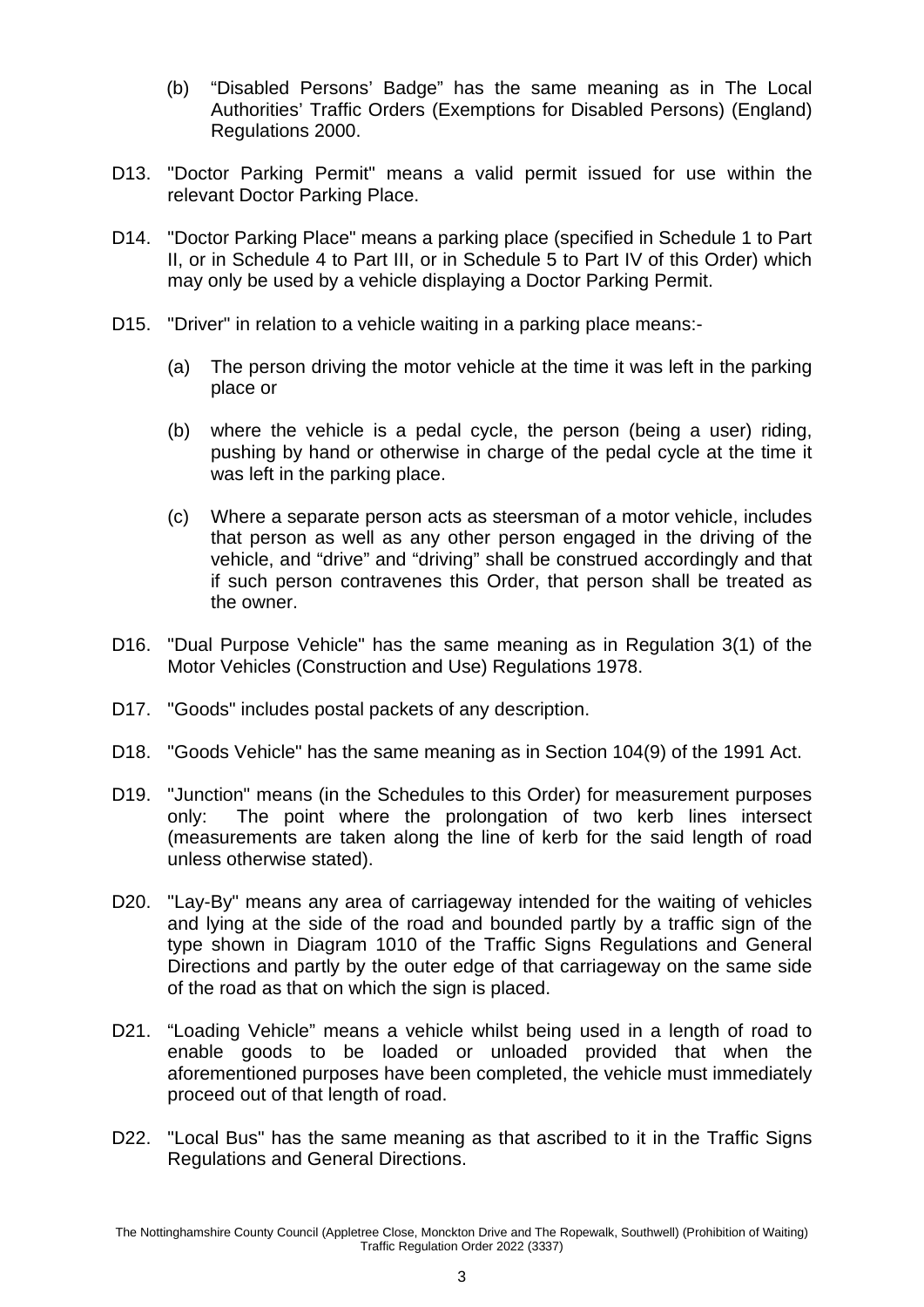- D23. "Main Carriageway" means any carriageway used primarily by through traffic, includes any carriageway of a slip road, but excludes any lay-by.
- D24. "Motor Cycle" has the same meaning as in Section 136 of the Act.
- D25. "Motor Vehicle" has the same meaning as in Section 136 of the 1984 Act.
- D26. "One-Way Street" means a highway in which vehicles are prohibited at all times from proceeding in any other than one direction.
- D27. "Owner" in relation to a vehicle, means the registered keeper of that vehicle namely the person for the time being shown on the register as registered keeper in the register kept in accordance with Section 21 of the Vehicle Excise and Registration Act 1994.
- D28. "Parking Disc" has the same meaning as in The Local Authorities' Traffic Orders (Exemptions for Disabled Persons) (England) Regulations 2000.
- D29. "Parking Place" means (subject to Section 4 of Part III and Sections 4 and 5 of Part IV of this Order) any area of highway authorised by this Order to be used as a parking place.
- D30. "Passenger Vehicle" means a motor vehicle other than a motor cycle constructed solely for the carriage of passengers and their effects and adapted to carry not more than 8 passengers exclusive of the driver, and not drawing a trailer.
- D31. "Pedal Cycle" means a cycle (which has the same meaning as that ascribed to it in Section 192 of the Road Traffic Act 1988).
- D32. "Pedestrian Crossing" means a crossing for pedestrians established:-
	- (a) by a local authority under Section 23 of the 1984 Act, or

(b) by the Secretary of State in the discharge of the duty imposed on him by Section 24 of the 1984 Act.

- D33. "Police Vehicle" means a vehicle being used for police purposes or operating under the instructions of a Chief Officer of Police for Nottinghamshire Police Authority.
- D34. "Prescribed Hours" has the meanings ascribed in each particular Part of this Order and shall be construed accordingly.
- D35. "Private Hire Vehicle" means a vehicle which has been issued a licence under The Local Government (Miscellaneous Provisions) Act 1976.
- D36. "Relevant Position"
	- (1) In relation to the display of Disabled Person's Badge, has the same meaning as that ascribed to it in The Local Authorities Traffic Orders (Exemptions for Disabled Persons) (England) Regulations 2000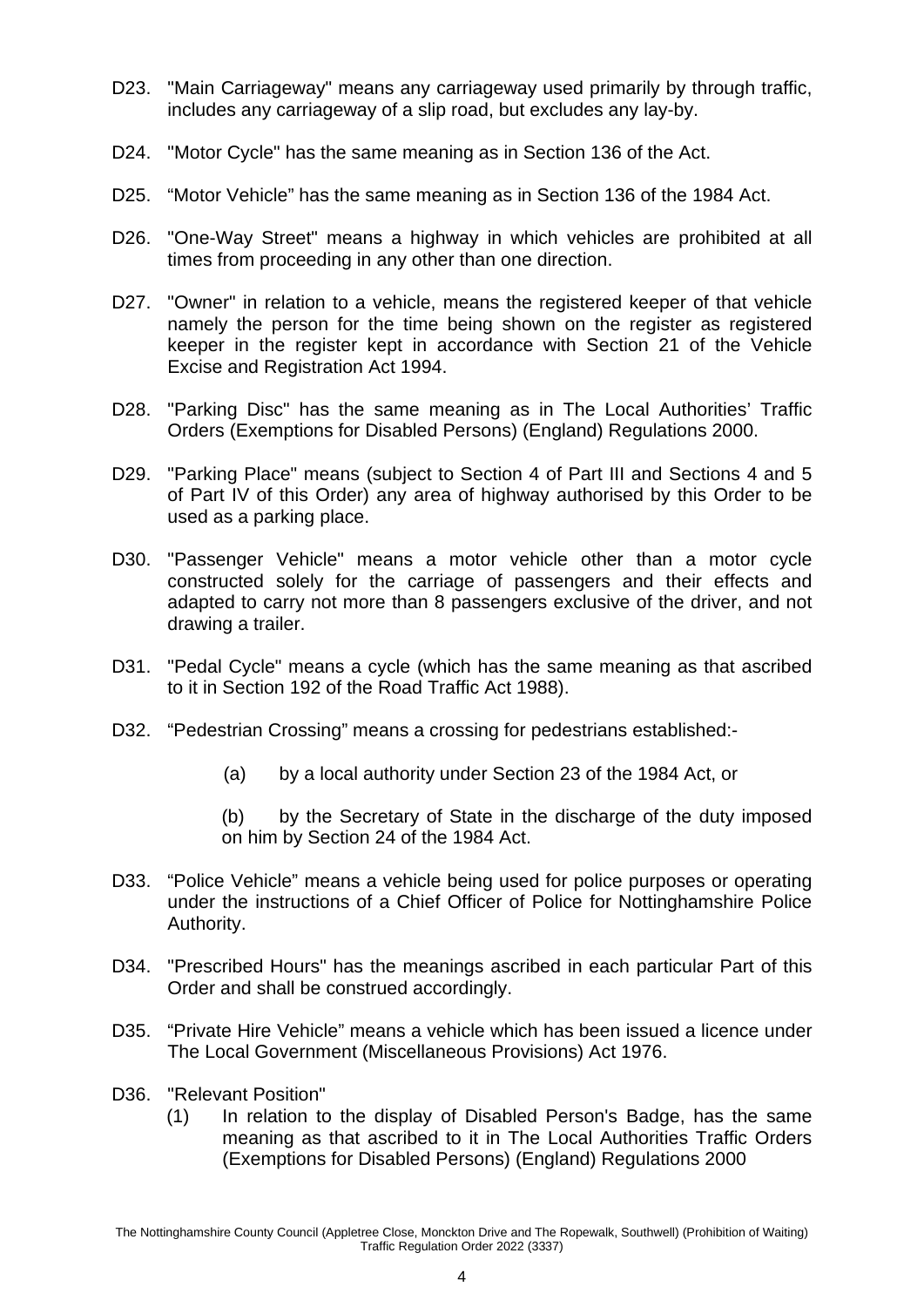- (2) In relation to a permit or authorisation, means the front nearside of the vehicle so that all the particulars are readily visible from the front nearside of the vehicle.
- D37. "Resident"
	- (1) In Part III of this Order means a person whose usual place of abode is premises the postal address of which is in any road or part of a road being a part of a controlled zone described in Schedule 1 to Part III or this Order, or any person deemed to be a resident by the Council.
	- (2) In Part IV of this Order means a person whose usual place of abode is premises the postal address of which is in any road or part of a road specified in Schedule 3 to Part IV of this Order, or any person deemed to be a resident by the Council.
- D38. "Residents' Permit" means a permit issued under the provisions of Article 7 of Part III or Article 7 of Part IV of this Order.
- D39. "Residents' Permit Holder" means a person to whom a permit has been issued under the provisions of Article 7 of Part III or Article 7 of Part IV of this Order.
- D40. "Residents' Parking Place" means any part of a road specified in Article 4 of Part III or Article 4 of Part IV of this Order.
- D41. "Residents' Parking Space" means a space in a Residents' Parking Place which is provided for the leaving of a vehicle of the classes specified in Article 7 of Part III or Article 7 of Part IV of this Order.
- D42. "Residents' Visitors Parking Permit" means a permit issued, under the provisions of Article 27 of Part III or Article 37 of Part IV of this Order, by the Director to a resident for the purpose specified in Article 26 of Part III or Article 36 of Part IV of this Order and under guidelines as determined from time to time by the Director.
- D43. "Residents' Visitors Parking Permit Holder" means a person to whom a permit has been issued under the provisions of Article 27 of Part III or Article 37 of Part IV of this Order.
- D44. "Residents' Visitors Parking Permit User" means a person using a permit for the purpose specified in Article 26 of Part III or Article 35 of Part IV of this Order in accordance with the provisions of Section 6 of Part III or Section 8 of Part IV of this Order as appropriate.
- D45. "Residents' and Business Visitors Parking Permit" means a permit issued under the provisions of Article 31 of Part III or Article 41 of Part IV of this Order.
- D46. "Residents' and Business Visitors Parking Permit Holder" means a person to whom a permit has been issued under the provisions of Article 31 of Part III or Article 41 of Part IV of this Order.

The Nottinghamshire County Council (Appletree Close, Monckton Drive and The Ropewalk, Southwell) (Prohibition of Waiting) Traffic Regulation Order 2022 (3337)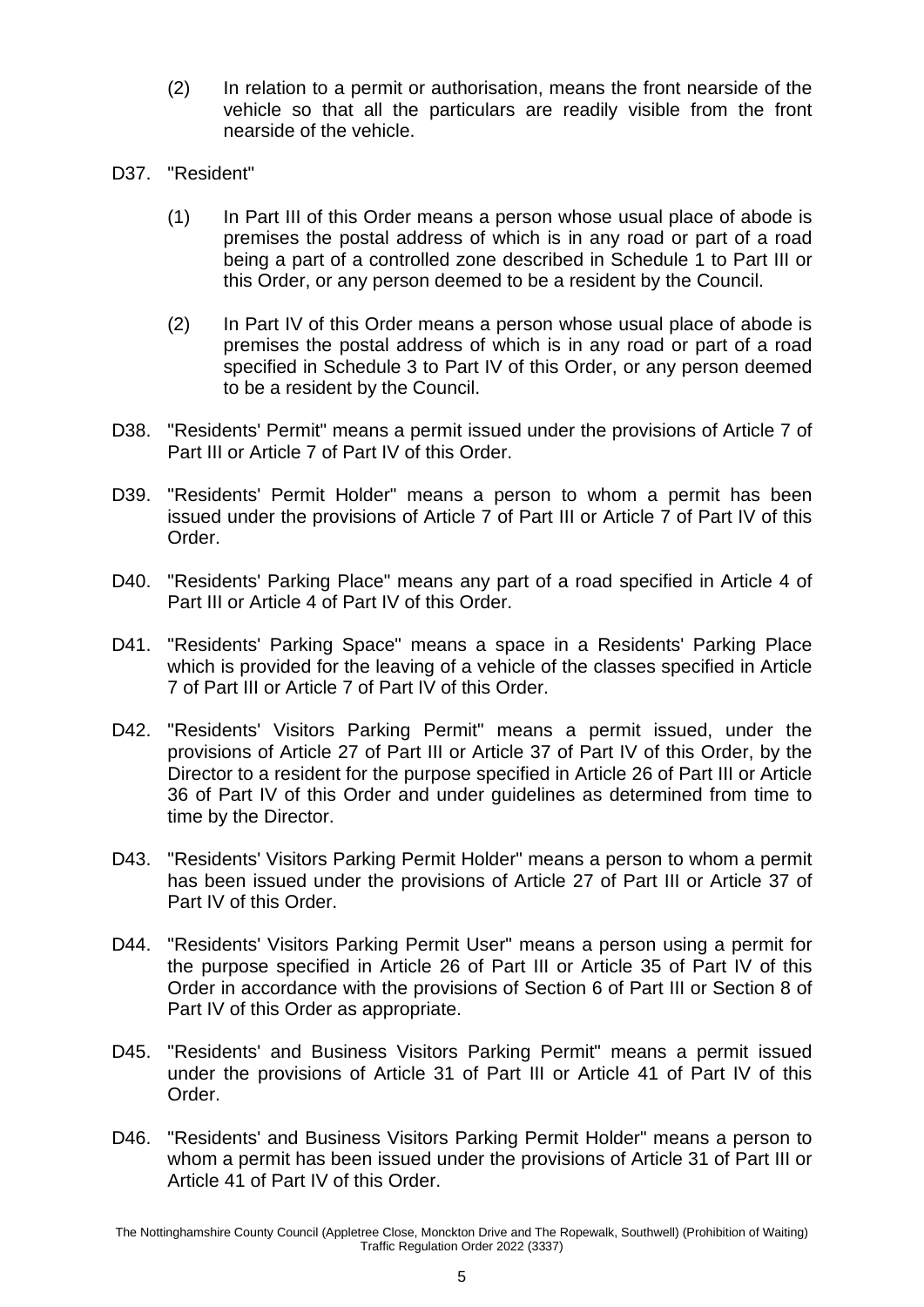- D47. "Residents' and Business Visitors Parking Permit User" means a person using a permit for the purposes specified in Article 31 of Part III or Article 41 of Part IV of this Order in accordance with the provisions of Section 7 of Part III and Section 9 of Part IV of this Order.
- D48. "Restricted Access Permit Holders' Vehicles" means a vehicle in respect of which a permit has been issued under established criteria governing the issue of such permits (in respect of persons who would otherwise suffer severe and unavoidable hardship) as determined by the Director (in consultation with the appropriate Members of the Council and the appropriate Members of the Council for the wards in relation to the length of road specified in Column 2 of the relevant Schedule) and as amended from time to time.
- D49. "Restricted Road" (save as the context requires in Parts III and IV of this Order):-
	- (1) In Part III of this Order means any road or part of a road specified in Schedule 1 to Part III of this Order.
	- (2) In Part IV of this Order means any road or part of a road specified in Schedule I to Part IV of this Order.
- D50. "Road Marking" has the same meaning as in the Traffic Signs Regulations and General Directions.
- D51. "Solo Motor Cycle" has the same meaning as in the Traffic Signs Regulations and General Directions.
- D52. "Special Access Permit Holders' Vehicles" means a vehicle in respect of which a permit has been issued under established criteria governing the issue of such permits (in respect of persons having particular mobility difficulties) as determined by the Director and as amended from time to time.
- D53. "SI" means a Statutory Instrument.
- D54. "Taxi" means in England and Wales, a vehicle licensed under Section 37 of the Town Police Clauses Act 1847.
- D55. "Taxi Clearway Hours" means the hours specified in each relevant Schedule in relation to a length of road and where days are specified they are inclusive days.
- D56. "Taxi Rank" means an area of carriageway reserved for use by taxis waiting to pick up passengers.
- D57. "Telegraphic Line" has the same meaning as the expression "electronic communications apparatus" (which expression has the same meaning as that ascribed to it in the Telecommunications Act 1984).
- D58. "Traffic Sign" means a sign of any size, colour and type prescribed or authorised under, or having effect as though prescribed or authorised under, Section 64 of the 1984 Act.

The Nottinghamshire County Council (Appletree Close, Monckton Drive and The Ropewalk, Southwell) (Prohibition of Waiting) Traffic Regulation Order 2022 (3337)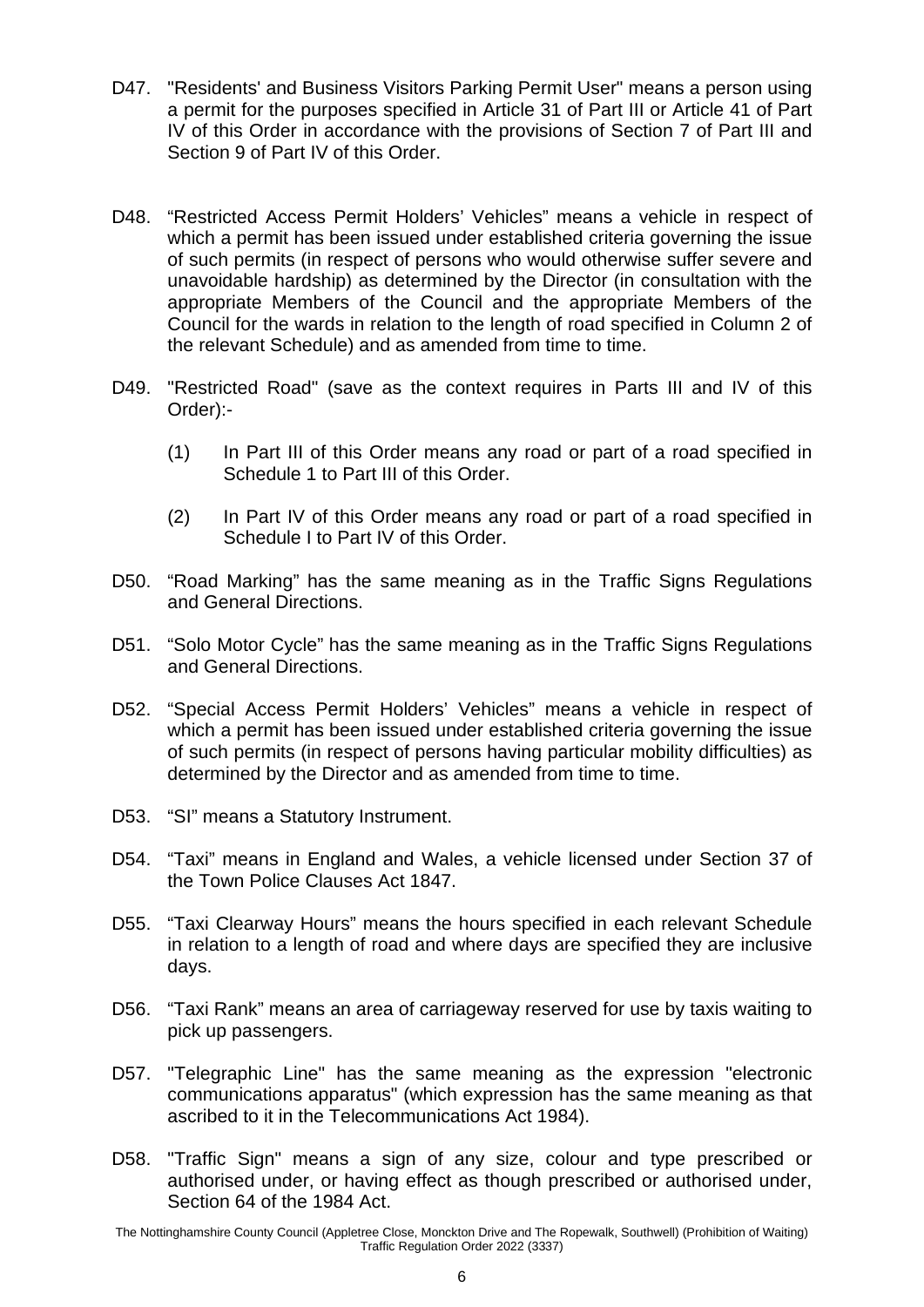- D59. "Traffic Signs Regulations and General Directions" means the Traffic Signs Regulations and General Directions as amended.
- D60. "Vehicle" (in Sections 2, 3, 4, 5 and 7 of Part I of this Order) means:-
	- (a) a pedal cycle in actual use for the purpose of cycling;
	- (b) any vehicle (other than a pedal cycle).
- D61. "Verge" means any part of a road which is not a carriageway or a footway.

#### **Notes:-**

- N1. In this Order all times and days are inclusive.
- N2. In the Schedules to this Order, each length of road specified in Column 2 and itemised by number in Column 1 shall be related only to the specified instructions, times and exemptions (given under Columns 3, 4, 5 and 6) relating to that number.

## **PART I**

\_\_\_\_\_\_\_\_\_\_\_\_\_\_\_\_\_\_\_\_\_\_\_\_\_\_\_\_\_\_\_\_\_\_\_\_\_\_\_\_\_\_\_\_\_\_\_\_\_\_\_\_\_\_\_\_\_\_\_\_\_\_\_\_\_\_\_

#### **PART I OF SECTION 1 : PROHIBITION OF WAITING**

- 1. (1) Save as provided in this Article, no person shall, except with the permission of a Police Constable in uniform or a CEO, cause or permit any vehicle to wait in any of the lengths of road specified in Column 2 of Schedule 1 to Part I of this Order during the times specified in relation to each length of road, in Column 3.
	- (2) Nothing in paragraph (1) of this Article shall apply to any vehicle which is of one or more of the categories specified, in Column 4 of Schedule 1 to Part I of this Order, in relation to each length of road specified in Column 2 of the said Schedule.
	- (3) Nothing in paragraph (1) of this Article shall apply to:-
		- (i) An authorised Hackney Carriage Stand, or
		- (ii) A Taxi Rank during the Taxi Clearway Hours, or
		- (iii) A Disabled Persons Parking Place, or
		- (iv) A Doctor Parking Place, or
		- (v) A Pedal Cycle Parking Place, or
		- (vi) Any other Parking Place provided under the provisions of the Act, or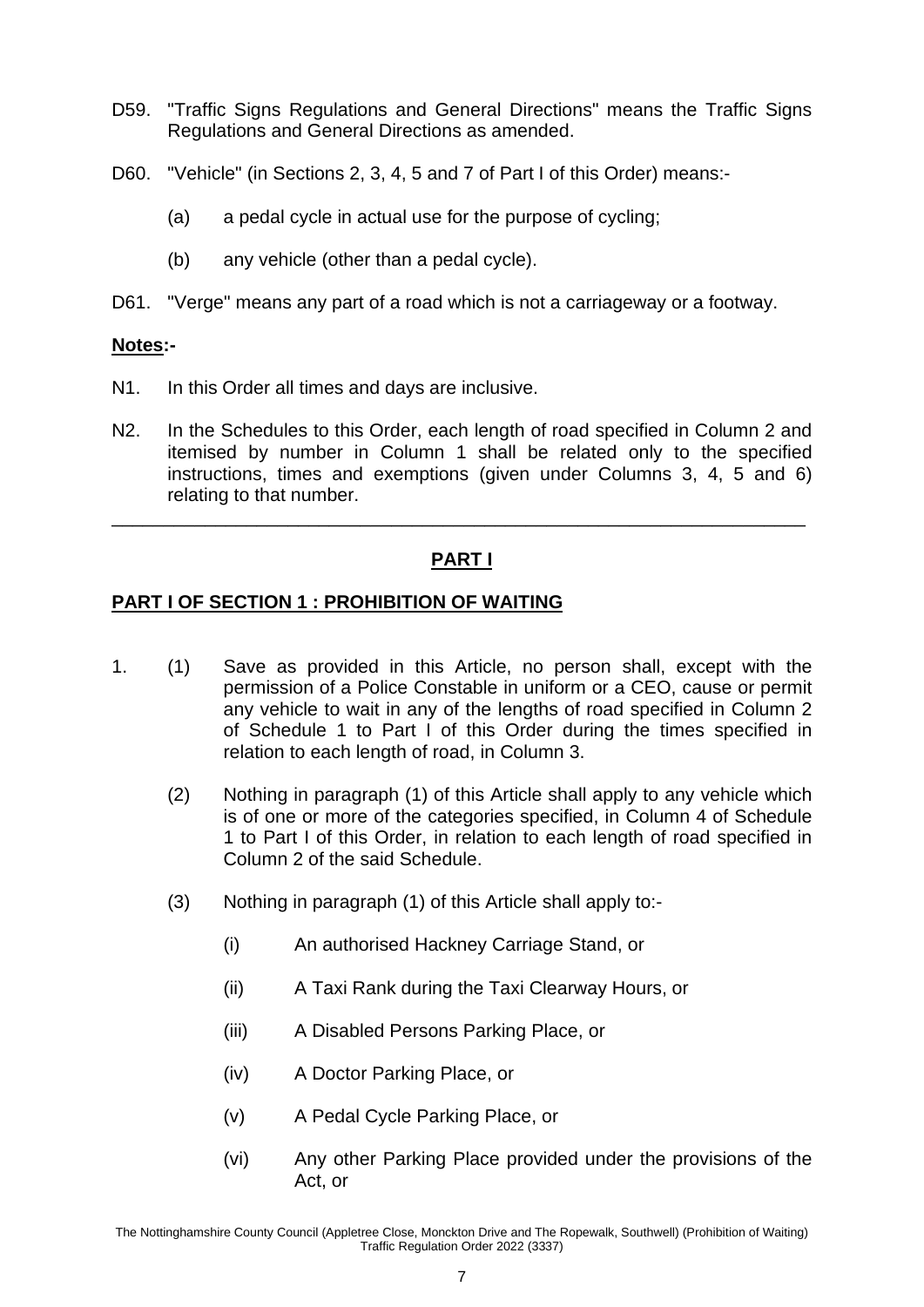- (vii) A Bus Stop Area during the Bus Stop Clearway Hours, or
- (viii) The area of road within the limits of a Pedestrian Crossing (including its road markings)

whilst the particular Place, Stand, Rank or Area (a) is delineated by the appropriate traffic signs and road markings, or (b) has current written authorisation.

- (4) Nothing in this paragraph (1) of this Article shall apply to any Local Bus waiting at any of the following points, being sites which have current written authorisation, in this respect, given by the Director:-
	- (i) Crew relief points;
	- (ii) Bus timing points;
	- (iii) Bus Stands;
	- (iv) Bus turning points; and
	- (v) Bus termination points.
- 2. In Column 4 of Schedule 1 to Part I of this Order, the reference letters categorise and have the meanings hereunder ascribed to them in Part VI of this Order.
- 3. In Article 2 of Part I of this Order "Authorised Vehicle" means:- Not allocated.

\_\_\_\_\_\_\_\_\_\_\_\_\_\_\_\_\_\_\_\_\_\_\_\_\_\_\_\_\_\_\_\_\_\_\_\_\_\_\_\_\_\_\_\_\_\_\_\_\_\_\_\_\_\_\_\_\_\_\_\_\_\_\_\_\_\_\_

## **PART VI**

#### **Definitions of Category Letters**

In this Order, where specified in a Column of a Schedule to a Part to this Order the following reference letters categorise (where used) and have the meanings ascribed to them as follows: -

- "A" Means a vehicle which is being used to enable persons to board or alight from that vehicle.
- "B" Means any vehicle which is, if it cannot be used for such purposes in any other length of road, being used in connection with any building operation or demolition, the removal of any obstruction to traffic, the maintenance, improvement or reconstruction of any of the lengths of road so referred to or the laying, erection, alteration or repair in or near any of the lengths of road of any sewer or of any main, pipe or apparatus for the supply of gas, water or electricity or of any telegraphic line.

```
"B1" - Means:-
```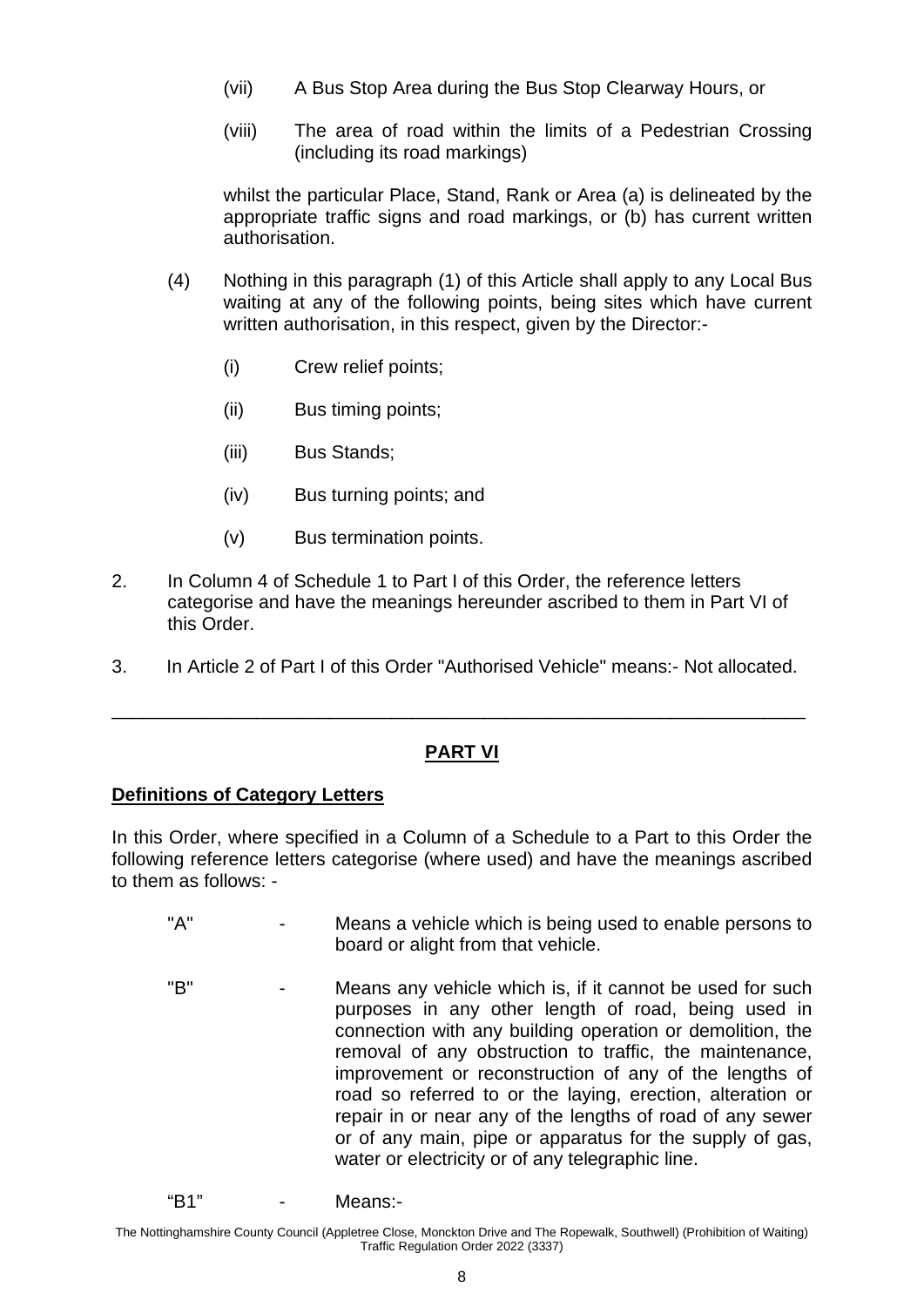- (1) any vehicle which is (if it cannot be conveniently used for such purposes in any other length of road) to be used in connection with any building operation or demolition, the removal of any obstruction to traffic, the maintenance, improvement or reconstruction of any of the lengths of road so referred to or the laying, erection, alteration or repair in or near any of the lengths of road of any sewer or any main, pipe or apparatus for the supply of gas, water or electricity or any telegraphic line and
- (2) means any vehicle which is (if it cannot be used for such purposes in any other length of road) to be used in connection with the maintenance or other works of any railway level crossing which crosses the length of road referred to and
- (3) means a vehicle which is being used for the purpose of delivering or collecting postal packets as defined in Postal Services Act 2000.
- "B2" Means:-
	- (1) any vehicle which is (if it cannot be conveniently used for such purposes in any other length of road) to be used in connection with any building operation or demolition, the removal of any obstruction to traffic, the maintenance, improvement or reconstruction of any of the lengths of road so referred to or the laying, erection, alteration or repair in or near any of the lengths of road of any sewer or any main, pipe or apparatus for the supply of gas, water or electricity or any telegraphic line and
	- (2) means any vehicle which is (if it cannot be used for such purposes in any other length of road) to be used in connection with the maintenance or other works of any railway level crossing which crosses the length of road referred to
- "C" Means any vehicle which is, if it cannot conveniently be used for such purposes in any other road, being used or

The Nottinghamshire County Council (Appletree Close, Monckton Drive and The Ropewalk, Southwell) (Prohibition of Waiting) Traffic Regulation Order 2022 (3337)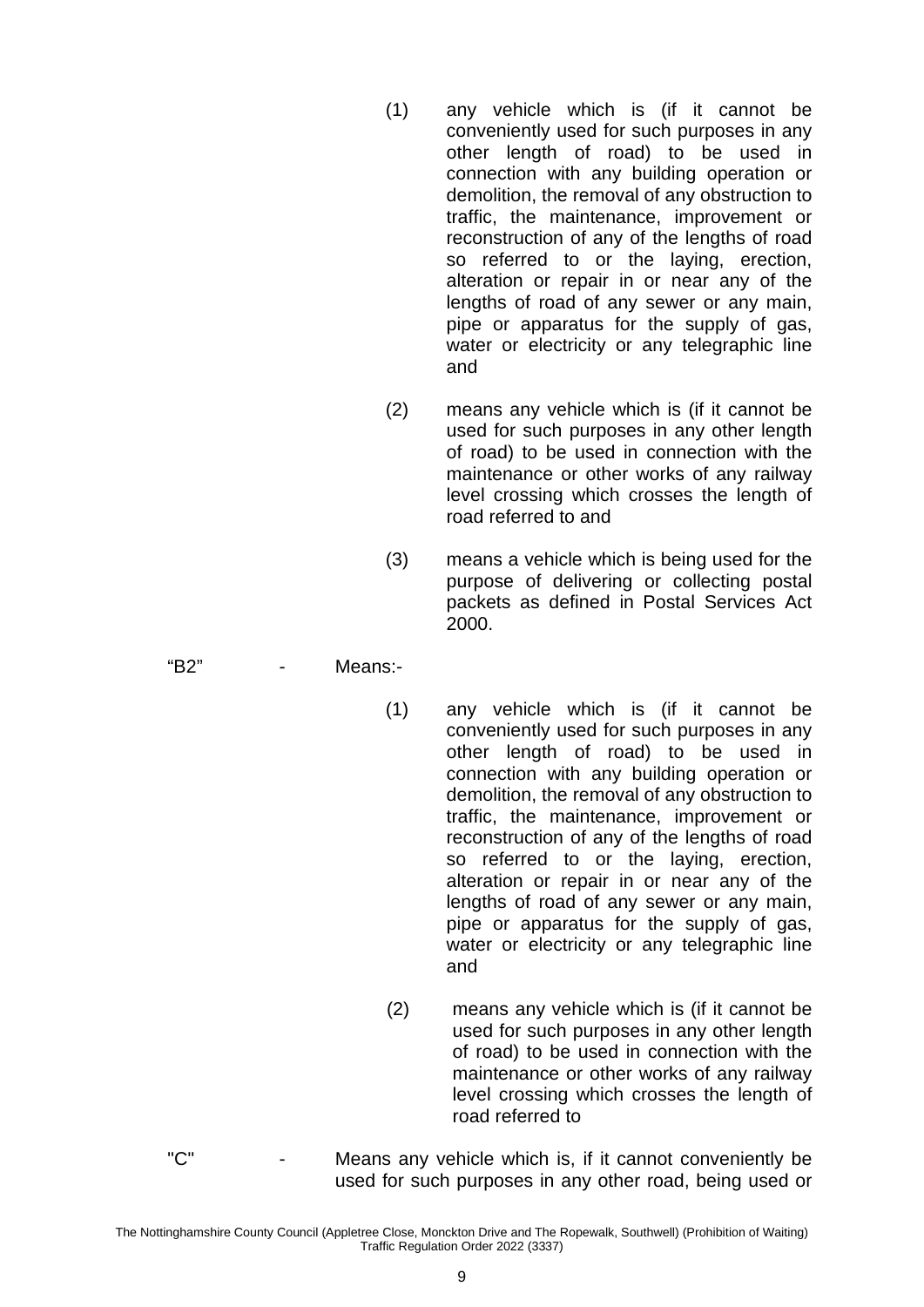is to be used in the service of a Local Authority in pursuance of statutory powers or duties.

- "D" Means a bus.
- "D1" Means a bus in a bus lane
- "E" Means any vehicle being used for Police, Fire Brigade or Ambulance purposes.
- "E1" Means:-
	- (1) any Police vehicle, which is being used for a Police purpose where the restriction would be likely to hinder the use of that vehicle in fulfilling that purpose, and which is taking all reasonable precautions;
	- (2) any Fire Brigade or Ambulance service vehicle, which is being used for an emergency purpose where the restriction would be likely to hinder the use of that vehicle in fulfilling that emergency purpose, and is making use of visual and/or audible warning devices.
- "F" Means any vehicle being used
	- (1) to take on petrol at a petrol station or
	- (2) to enable goods to be loaded on to or unloaded from the vehicle during times specified in Column 3 of the Schedule provided that this paragraph shall not apply during any times specified (in Column 5 of the Schedule) in relation to that length of road, unless the vehicle is being used (in a length of road which is not a cycle track) for the purpose of delivering or collecting postal packets as defined in the Postal Services Act 2000.
- "F1" Means any vehicle which is being used to
	- (1) enable goods to be loaded or unloaded at premises to which access may only be gained by proceeding in that length of road provided that when the aforementioned purposes have been completed the vehicle must immediately proceed out of that length of road or
	- (2) gain access to off-street garaging.
- "G" Means any vehicle which is a disabled person's vehicle which displays, in the relevant position, a disabled

The Nottinghamshire County Council (Appletree Close, Monckton Drive and The Ropewalk, Southwell) (Prohibition of Waiting) Traffic Regulation Order 2022 (3337)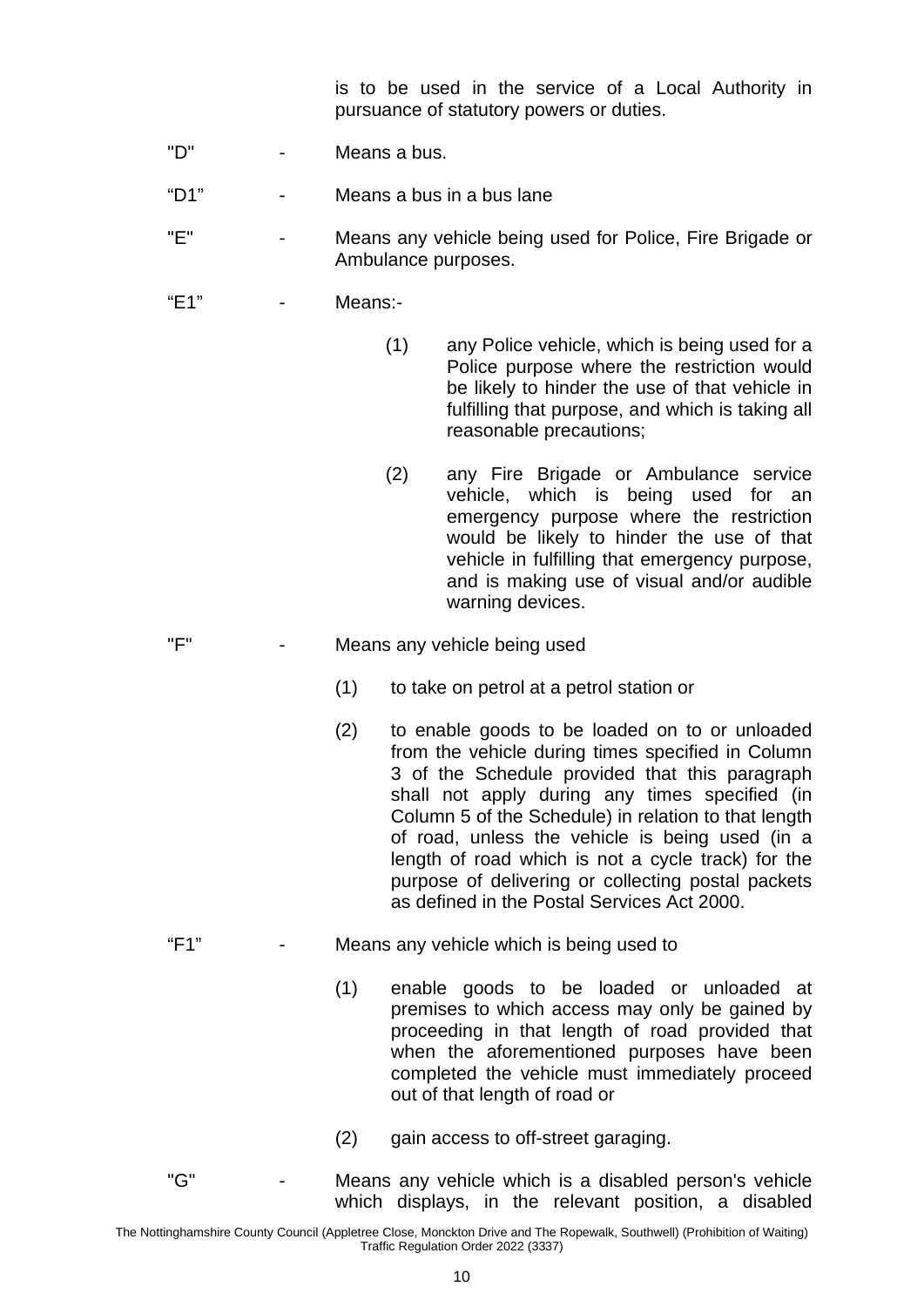person's badge and a parking disc (on which the driver or person in charge of the vehicle has marked the time at which the period of waiting began) provided that the vehicle does not wait for a period exceeding 3 hours (not being a period separated by an interval of less than 1 hour from a previous period of waiting by the same vehicle on the same length of road) provided that where, in relation to the length of road, times are specified in Column 5 of the relevant Schedule, the vehicle does not wait in that length of road during those times.

- "H" Not Allocated.
- "J" Means any vehicle, other than a privately owned vehicle, which is being used as an official vehicle for the purpose of a wedding or funeral at a Church or place or worship provided that where, in relation to a length of road, times are specified in Column 5 of the relevant Schedule, the vehicle does not wait in that length of road during those times.
- "K" Means a disabled persons' vehicle.
- "L" Means a pedal cycle.
- "L1" Means a pedal cycle in a bus lane or cycle lane.
- "M" Not allocated
- "N" Means a licensed hackney carriage or a taxi in a bus lane.
- "N1" Means a licensed hackney carriage or a taxi.
- "N2" Means a licensed hackney carriage or a taxi used to pick up or set down at a place or position defined (in relation to each particular item in the relevant Schedule) in Article 8(2).
- "O" Not allocated.
- "P" Means an Authorised Vehicle. Authorised Vehicle has the same meaning ascribed to it (in relation to each particular item in the relevant Schedule) in Article 3 of Part I of this Order.
- "Q" Means any vehicle which is being used to gain access to or egress from premises and land adjacent to that road (which access can only be gained by proceeding in the said length of road) provided that when the purposes, for which the aforementioned access has been required, have been completed the vehicle must immediately proceed out of that length of road.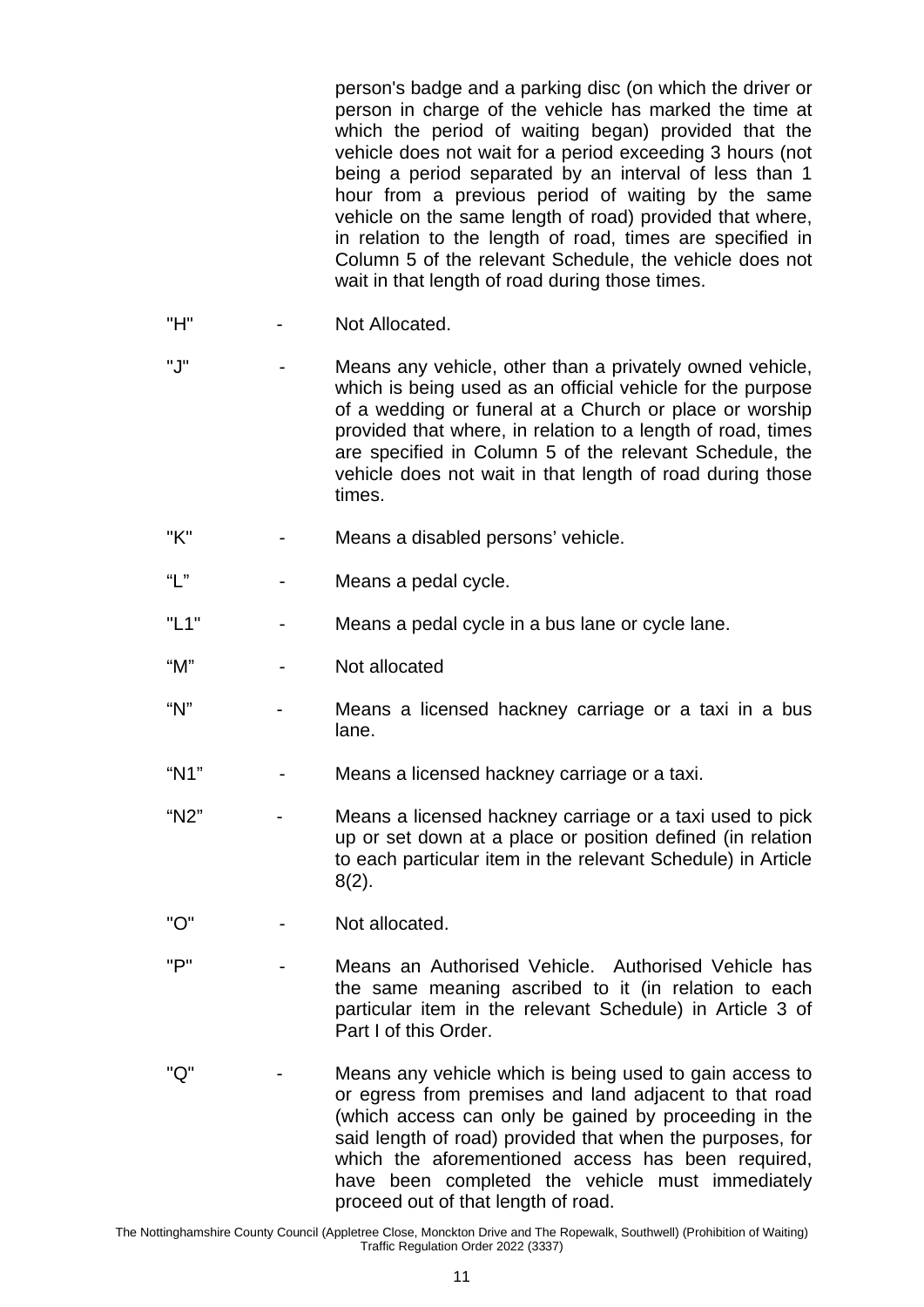- "R" Means a Restricted Access Permit.
- "S" Means a Special Access Permit.
- "T" Means any vehicle displaying a day access permit authorised and issued by the Council or the Nottinghamshire Constabulary.
- "U" Means a Local Bus.
- "U1" Means a Local Bus in a bus lane.
- "V" Means any vehicle, being a purpose built or specially adapted security vehicle which by distinctive external marking s and/or trade signs may be easily identified as a security vehicle, operated by uniformed security personnel and which is being used for the purpose of delivery or collection of:
	- (i) bullion or

(ii) substantial quantities of money in the form of cash or

- (iii) high value commodities.
- "W" Not allocated.
- "X1" to "X6" Mean mechanical road cleansing vehicles being used for road cleansing purposes in accordance with the conditions specified in the table hereunder where Column 1 of the table shows the lettered category and Column 2 of the table shows the time period or periods when the vehicles may be used for road cleansing purposes.

## **TABLE**

| Column 1<br>Category | <b>Column 2</b><br><b>Period of Exemption</b>                                      |  |
|----------------------|------------------------------------------------------------------------------------|--|
| "X1"                 | 10.00 p.m. to 6.00 a.m. on<br>(a)<br>Mondays to Fridays inclusive or               |  |
|                      | 7.30 a.m. to 12.30 p.m. on any<br>(b)<br>Sunday, Christmas Day or Bank<br>Holiday. |  |
| "X2"                 | 10.00 p.m. to 6.00 a.m.                                                            |  |
| "X3"                 | 7.00 a.m. to 9.00 a.m.                                                             |  |
| "X4"                 | At any time.                                                                       |  |

The Nottinghamshire County Council (Appletree Close, Monckton Drive and The Ropewalk, Southwell) (Prohibition of Waiting) Traffic Regulation Order 2022 (3337)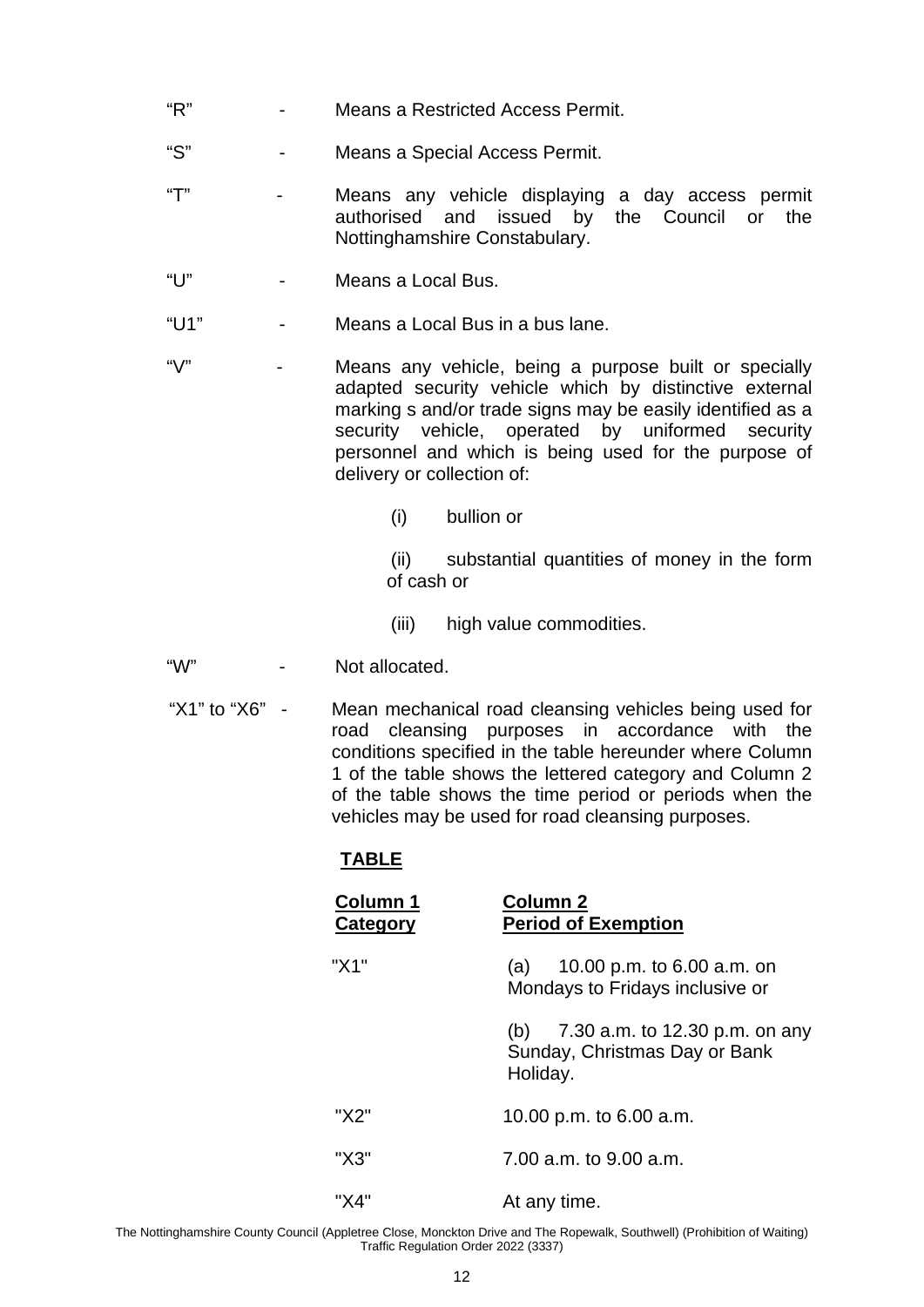| "X5" | 6.00 a.m. to 8.00 a.m. |
|------|------------------------|
|------|------------------------|

"X6"

- "Y" Means a Private Hire Vehicle.
- "Y1" Means a Private Hire Vehicle in a bus lane.
- "Y2- Means a Private Hire Vehicle hired to pick up or set down at a place or position defined (in relation each particular item in the relevant Schedule) in Article 8(3).
- "Z1" Means any vehicle which is being used to cross over a "bus lane" or "cycle lane" in order to gain access to or egress from premises adjacent to that length of road over which the lane passes.
- "Z2" Means any vehicle proceeding so as to avoid an accident.

#### **SCHEDULES**

\_\_\_\_\_\_\_\_\_\_\_\_\_\_\_\_\_\_\_\_\_\_\_\_\_\_\_\_\_\_\_\_\_\_\_\_\_\_\_\_\_\_\_\_\_\_\_\_\_\_\_\_\_\_\_\_\_\_\_\_\_\_\_\_\_\_\_

#### **Schedules Allocated**: -

Schedule 1 to Part I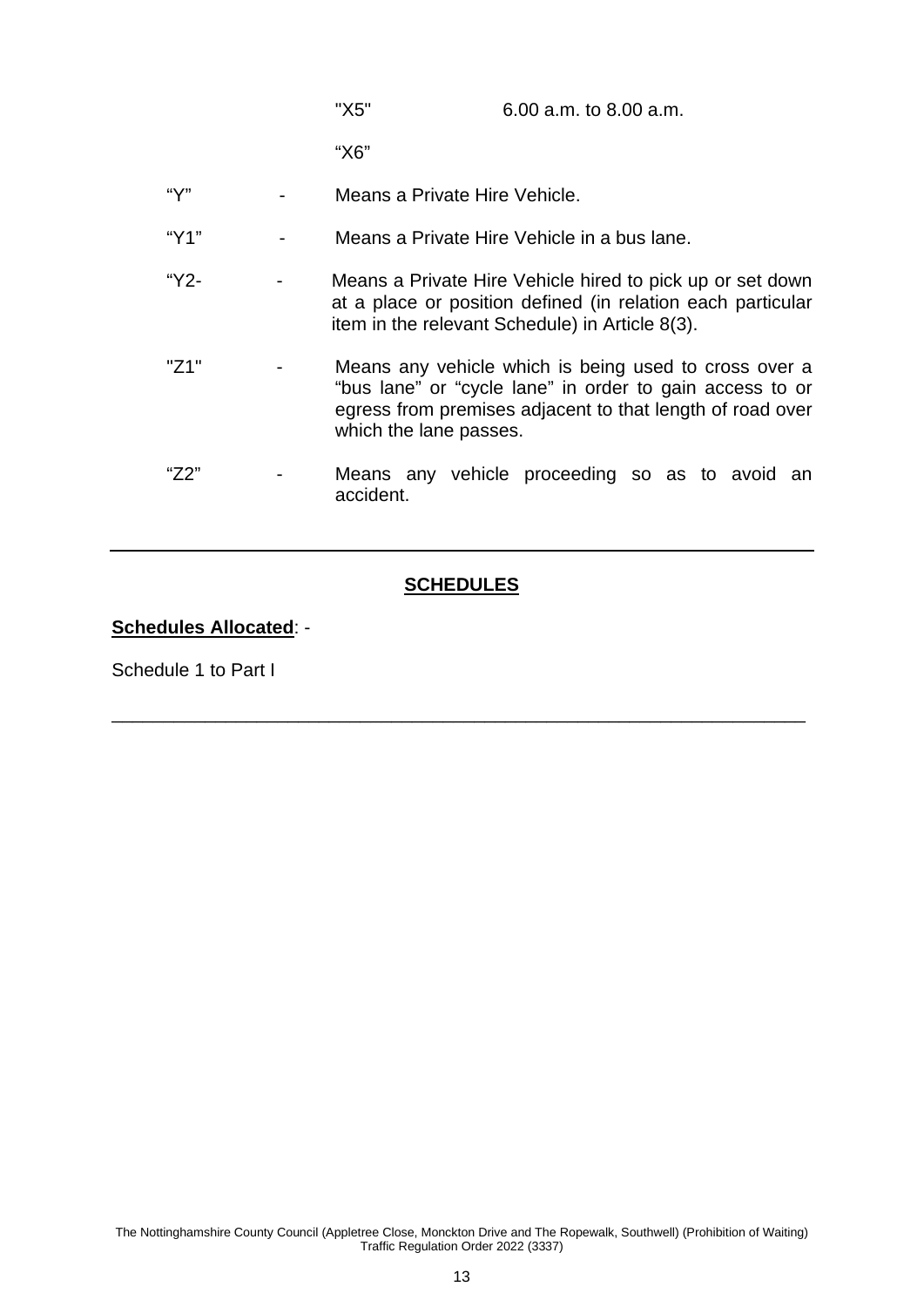## **PART I SCHEDULE 1**

#### **PROHIBITION OF WAITING**

In this Schedule (for measurement purposes only) 'junction' means: the point where the prolongation of two kerb lines intersect. Measurements are taken along the line of the kerb for the said length unless otherwise stated.

| Col.<br>1   | Column <sub>2</sub>                                                                                                                                          | Column 3    | Column 4      | Column<br>5                   |
|-------------|--------------------------------------------------------------------------------------------------------------------------------------------------------------|-------------|---------------|-------------------------------|
| Item<br>No. | Length of Road                                                                                                                                               | Duration    | Exemptions    | $\overline{N_{0}}$<br>Loading |
|             |                                                                                                                                                              |             |               |                               |
| 1           | APPLETREE CLOSE, SOUTHWELL<br>(the north-east side)                                                                                                          |             |               |                               |
| (i)         | From its junction with The Ropewalk in a south-<br>easterly direction for 12 metres.                                                                         | At Any Time | <b>ABCEFG</b> |                               |
| 2           | <b>APPLETREE CLOSE, SOUTHWELL</b><br>(the south-west side)                                                                                                   |             |               |                               |
| (i)         | From its junction with The Ropewalk in a south-<br>easterly direction for 12 metres.                                                                         | At Any Time | <b>ABCEFG</b> |                               |
| 3           | <b>MONCKTON DRIVE, SOUTHWELL</b><br>(the north-east side)                                                                                                    |             |               |                               |
| (i)         | From its junction with The Ropewalk in a south-<br>easterly direction for 13 metres.                                                                         | At Any Time | <b>ABCEFG</b> |                               |
| (4)         | <b>MONCKTON DRIVE, SOUTHWELL</b><br>(the south-west side)                                                                                                    |             |               |                               |
| (i)         | From its junction with The Ropewalk in a south-<br>easterly direction for 13 metres.                                                                         | At Any Time | <b>ABCEFG</b> |                               |
|             | THE ROPEWALK, SOUTHWELL<br>(the south-east side)                                                                                                             |             |               |                               |
| (i)         | From a point 10 metres north-east of its junction with<br>Monckton Drive in a south-westerly direction to a<br>point 10 metres south-west of that junction.  | At Any Time | <b>ABCEFG</b> |                               |
| (ii)        | From a point 10 metres north-east of its junction with<br>Appletree Close in a south-westerly direction to a<br>point 16 metres south-west of that junction. | At Any Time | <b>ABCEFG</b> |                               |